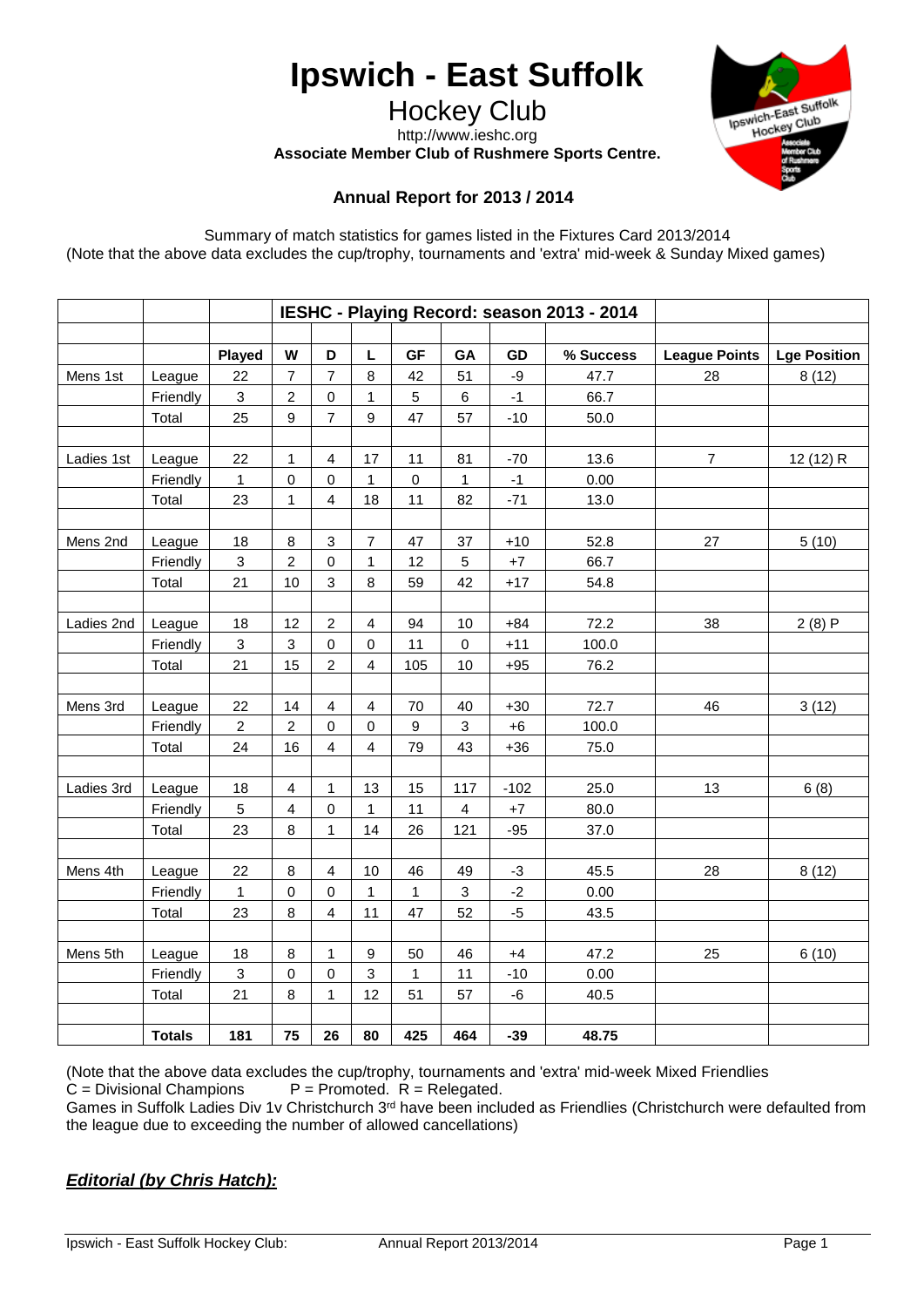Most of the 2013 – 14 season's story is described in the Chairman's report and this editorial is therefore kept very brief.

The Club would again like to thank Rushmere Sports Centre, its Manager Roger Osborne and other staff for all their work and support of us during the season.

We enjoyed a mixed season with our Mens sides doing well in their various divisions but the Ladies 1st X1 was relegated although the Ladies 2nds achieved a promotion place. We ran a Ladies 3rd X1 and an official Mixed X1 for the first time in several years and that proved to be most successful in terms of expanding the club and providing additional playing opportunities.

#### **EH Competitions: Summary of results**

| <b>Competition</b>                      | Played | Won    | <b>Drawn</b> | ∟ost | GF     | <b>GA</b> | <b>Venues</b>    |
|-----------------------------------------|--------|--------|--------------|------|--------|-----------|------------------|
| Trophy/Shield<br>)-40<br>Men,<br>--     |        |        |              |      |        | -         | つん<br>$\epsilon$ |
| $- - -$<br>$\sim$<br>.<br>. .<br>$\sim$ |        | $\sim$ |              |      | $\sim$ |           | . .<br>$\sim$    |

Mens O-40 Trophy/Shield; IES lost to Dereham (Trophy) then drew 3 – 3 against Sudbury (Shield) but lost the penalty stroke competition 5- 6 and were eliminated.

#### **Outdoor Tournament & Indoor competitions. Best results during 2013/14:-**

| Ladies | 2 <sup>nd</sup> place, Suffolk Indoor Division 2                                       |  |  |  |  |  |
|--------|----------------------------------------------------------------------------------------|--|--|--|--|--|
| Men    | 4rd place, Suffolk Indoor Premier League                                               |  |  |  |  |  |
|        | Winners, Suffolk Indoor Division 2                                                     |  |  |  |  |  |
|        | 3 <sup>rd</sup> place, ERHA Mens Premier Indoor Tournament (retain status for 2014/15) |  |  |  |  |  |

#### **Representative Honours during 20013/14:-**

Graham Ramsden: Suffolk Over 50s; Suffolk over 60s; England LX club; East Grand Masters (over 60) Peter Blake: Suffolk Over 50s; East Over 50s Donnie Archer: JPRC; trial for England U-16 squad James Gray: Suffolk U-17; JPRC U-17 Lauren Whiting: Suffolk U-15

#### *News from the Annual General Meeting on 5th June 2014*

The following elections were made at the AGM (or by subsequent committee appointment). Note that elections to the various posts followed adoption of a new Constitution for the Club and which are reflected by the separation into an Executive Committee and Additional Roles in the lists below:

President, Graham Ramsden;

Executive Committee

| EXECUTIVE CONTINUES         |                  |                               |                  |
|-----------------------------|------------------|-------------------------------|------------------|
| Chairman,                   | Steven Farrow;   | Deputy Chairman,              | James Klug       |
| Treasurer,                  | Chris Hatch;     | Secretary,                    | <b>Phil Buck</b> |
| Welfare Officer,            | Pete Francis     | Development Coordinator,      | Geoffrey Reed    |
| Communications Co-ord       | Gary Scarff      |                               |                  |
| Mens Player Representative, | Russell Williams | Ladies Player representative, | Samantha Simpson |

Additional roles (not part of the Executive Committee) – elected or appointed by Committee decision.<br>Umpire Liaison Officer: Chris Hatch Umpire Liaison Officer: Chris Hatch<br>
Mens' Fixture Secretary: Graham Ramsden Mens' Fixture Secretary:<br>Ladies' Fixture Secretary: Graham Ramsden (subject to a Lady member being appointed later) Team Secretaries Chris Hatch (Men), TBC (Ladies) Social Secretary: Chris McManus (Cathy Cook as Ladies' rep) Junior Section Co-ordinator: Tony Burch (also Head Junior Coach) Club Kit Organiser:<br>
Press Officer: Sand Clear Control Cat Howard Press Officer:

Team Captain / Vice Captain

| Men's 1 <sup>st</sup> :   | Chris McManus / Charlie Coulson    |
|---------------------------|------------------------------------|
| Men's $2nd$ :             | Peter Francis / Carl Short         |
| Men's 3rd:                | Guy Whiting / Russell Williams     |
| Men's 4 <sup>th</sup> :   | James Willing / Keiran Page        |
| Men's $5th$ :             | Ian Reed / Barrie Whelpton         |
| Ladies' 1 <sup>st</sup> : | Michelle Scarff / Kirsten Theobald |
| Ladies' $2nd$ :           | Lizzie Burch / Kim Caley           |
| Ladies' 3rd:              | Leanne Ling / TBC                  |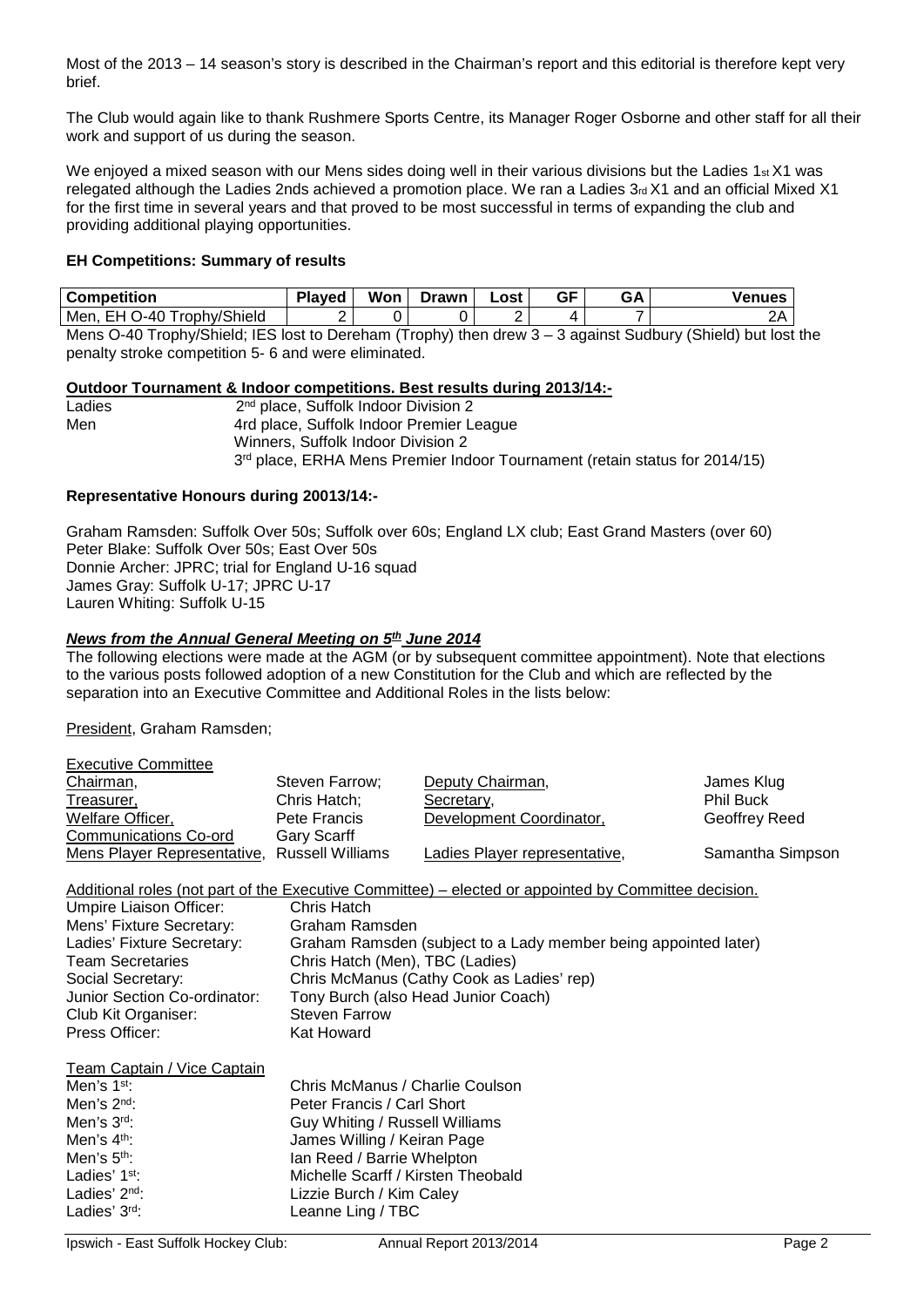# *Other Matters reported on at the AGM:-*

# **(i) Chairman's Report (Steven Farrow);**

On the playing side it's been generally a good but tough season for all our teams. The Ladies 1sts had a very challenging year being in a new East League division with increased travel and tough opposition; they battled hard but unfortunately were relegated. I however think looking to next season they have a great chance to build the side and challenge to get back into the East League.

The men's first team also played in a new division having been promoted last season. Results went their way at the beginning of the season but they were pulled into a relegation battle towards the end, needing to win their last game to retain their league place, which I am pleased to say they did.

The ladies 2nds had a great season winning many games well and securing promotion to the Suffolk Premier Division for next year very well done to them.

The men's seconds also played in a new division (East Div 3NE) this year and competed well finishing mid table. Our ladies 3rds was a real success entering a new team this year to expand the section to three teams. The team featured many new and young players. They were a real credit to the club and competed well to finish mid table. I am sure they will develop well next season.

The men's 3<sup>rd</sup> team had a very strong season, finishing toward the top of their division (East 4NE) and challenging for promotion until the end.

Under the new captaincy of James Willing, the Mens 4ths also faced new opposition in their division (East 5NE) having been promoted. Finishing mid table was a credit to James and the team.

Our 5ths also had new leadership this year with the experienced double act of Ian Reed and Barry Whelpton. The team competed well, finishing in a very creditable 6<sup>th</sup> place.

On the indoor hockey we have run 4 men's teams and 2 ladies teams in the Suffolk Indoor League and also a men's team in the East Premier League.

Thanks you to all the captains and vice captains for their hard work and time this year in organizing the teams. I must also thank all those who have umpired without you we all know games wouldn't take place also my thanks for Chris Hatch for managing this weekly.

On the junior side lead by Di Stevens we have again built on the success of previous seasons and have a really buoyant junior section with over 100 juniors registered. Thanks to Di and all her coaches who give so much On the social side we have run our usual format of events. The end of season dinner was an especial success with 124 people attending at Ipswich town hall.

Off the pitch the focus has been the development at Rushmere. There have been numerous meetings with the new owners to secure our future at the site. I can confirm we have agreed our contract with the school in principle and are finalising the contract. Many thanks to Peter Blake for his patience and help in reviewing the contract. Lastly I would like to thank all the committee for their hard work this season.

#### **(ii) Treasurer's Report (Chris Hatch);**

At the end of our 16th year after moving to Rushmere Sports Centre (or 28<sup>th</sup> year in total), it can be recorded that we continued to pay our way, with a surplus of £210.96 recorded on the current account over the year. There was significant expenditure on equipment and playing kit, and some investment in training courses. The £650 remaining from the Martlesham Heath Business Park sponsorship was used to provide new members with playing kit (to the value of ~£50 each), although some additional support from club funds was needed to cover all such costs. There was a net loss of £402.50 for all Indoor hockey competitions, which remains a concern.

The long-awaited pitch at Rushmere is now a reality, along with 2 more that should be completed by August 2014. The club has been in detailed negotiation with the owners for many months and everything is essentially in place to be fully based at RSC from the start of the 14/15 season. The costs will rise but members will have great value for money by playing home games and training at an elite hockey centre.

Once again it needs to be emphasised that the members who ran the youth coaching during 13/14 provided the whole club with a de-facto subsidy on their hockey costs, worth some 40% off the net pitch hire costs at Copleston. Members and friends who participated in the '100's club' and Fantasy League helped by contributing £545 in fundraising income. A lot of income & cost modelling has gone into the financial structure for 2014/15 which was endorsed by the AGM. Most of the additional cost is the RSC pitch hire and a rise in RSC Membership fees. At its most optimistic this structure will deliver break-even finances but there is sufficient in the club's reserves to accept some losses and then take stock at the end of the first season fully based at RSC.

# **(iii) Secretary's Report (Phil Buck)**

During the Summer – Autumn of 2013 some IES Committee members were active in assisting Ipswich School to get the necessary planning permission for the additional two pitches at Rushmere Sports Club. Thanks to all those who wrote to Suffolk Coastal Council in support of the application.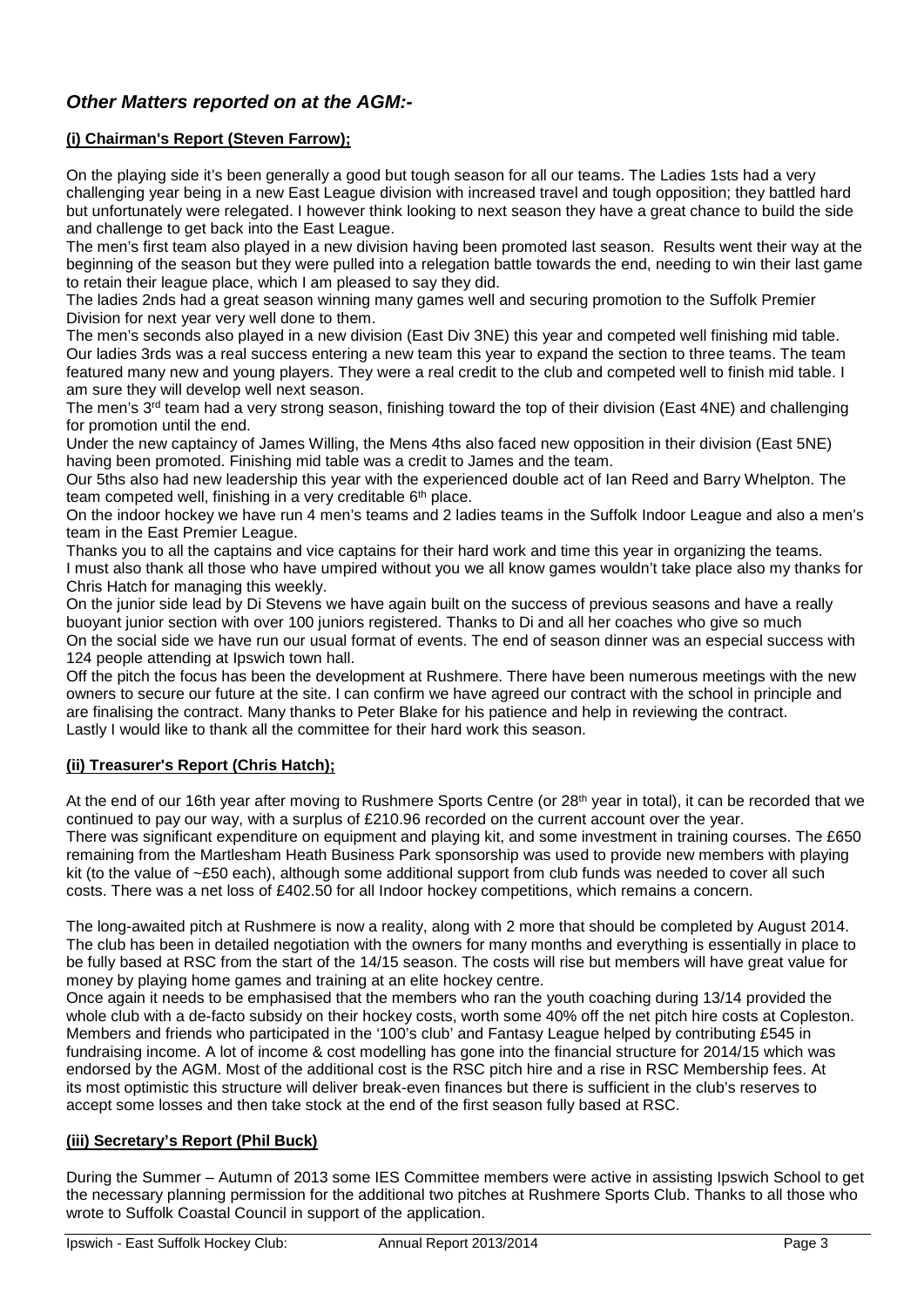In accordance with the new Club Constitution, a newly configured Executive Committee of ten members met on the second Thursday of every month. This was extended to 11 to include the Junior Section representative. Meetings involved reports from the Chair, Treasurer and Junior Section. We also had specific discussions about "playing matters" and "planning". It is hoped that meeting attendance will be more consistent next season.

The Secretary and Treasurer have attended all Suffolk Hockey Association meetings this season and reported any developments back to the Executive Committee.

A sub-committee, under the guidance of Barrie Whelpton, continued to work through the necessary paperwork required for 'ClubsFirst'. To meet criteria some members attended a variety of courses to include coaching, safeguarding and first aid. This is part of an ongoing process.

Members are asked to ensure that the Club has full contact details and that individuals complete their annual application forms to ensure that the database is kept up to date.

#### **(iv) Social Events Report (Steven Farrow);**

IESHC offered three main socials this year, starting with the annual Curry and Crackers event, held in November and very well supported with 60 people in attendance. My thanks go to Phil Buck, Lizzy Burch and Tony Burch for their help with this event. After the Christmas break we held our Quiz Night again well attended with around 50 people present. Chris McManus is to thank for his support on this event and being quiz master.

The season ended with our Annual Dinner, moving to a new venue this year in the Town hall. This exceeded all expectations in terms of ticket sales selling out within three weeks. We sold 124 tickets. My thanks goes to Russell Williams and Tony Burch for their help in organizing this great event. I hope we can look forward to many more dinners at this great venue.

#### **(vi) Umpires and Umpiring Report (Chris Hatch, as ULO);**

During the 2013/14 season, the Mens 1<sup>st</sup> X1 and Mens 2<sup>nd</sup> X1 Home league games were umpired by SCHUA appointees. IES is grateful to the SCHUA for the pool appointees. That said, our members, Nick Meakin and Richard Pittaway gave priority to Suffolk and East Premier umpiring and the club met all possible Pool provision requirements (as mandated by the League Rules) on that basis. Accordingly, thanks are due to Nick and Richard for their commitment to umpiring at the higher levels.

It was a problem getting our current Level 1C 'candidate' umpires through the full qualification process although Geoffrey Reed and Steven Farrow were successful. Efforts are continuing to get several others to full L1 status. It's an essential aspect of the club's long term sustainability as quite simply we are unable to play and therefore dysfunctional without qualified umpires. Of some concern, 68% of our umpiring appointments were provided by umpires in the 60's age group. Other younger potential umpires must become qualified to sustain the club

For the record, the following number of club Saturday games were umpired by the IES umpires listed below: Chris Hatch (36 games), Jerry Hindle (17), Graham Ramsden (10), John Oakley (9), Steven Farrow (9), Barrie Whelpton (8), Steve Thorpe (7), Geoff Reed (7), Rob Sebborn (5), Gary Scarff (5), Peter Blake (5), James Gray (4), Richard Pittaway (3), John Adams (2), Nick Meakin (2), Richie Head (1), Ian Reed (1).

#### **Review of the 2013/14 season – Squad reports:**

#### **The Mens 1st X1 (Geoff Reed)**

The Men's 1s had a simple task to stay up this year after 2 seasons of promotion, They were back into a respectable league with all other Mens 1s in Div 1.The goal was achieved.

Like all teams highs and lows were apparent. A lack of stable squad and commitment each week meant IES after finishing the first half of the season in 4th position, dropped to 8th at the close and staying up by 2 points and one place. Goals were a problem with James Klug finishing top scorer with 6 and not even playing the full quota of games.

Positives included being defensively one of the best in the league, and only conceding 2 goals in the first 5 games. Strong performances from Kev Brown (deservedly Player of the season with his performances) and Charlie Coulson meant each week we had a strong starting point.

Everyone chipped in with good performances here and there and thanks must go to all the team for ensuring we stayed in Div 1 and have something to build on for next year.

Thanks and goodbye to Paul Graves, George Sutton and Tony Burch.

We won't miss running round after George in training, always an ever present and such a nice guy to go with it all. See you in 3 years when back from uni.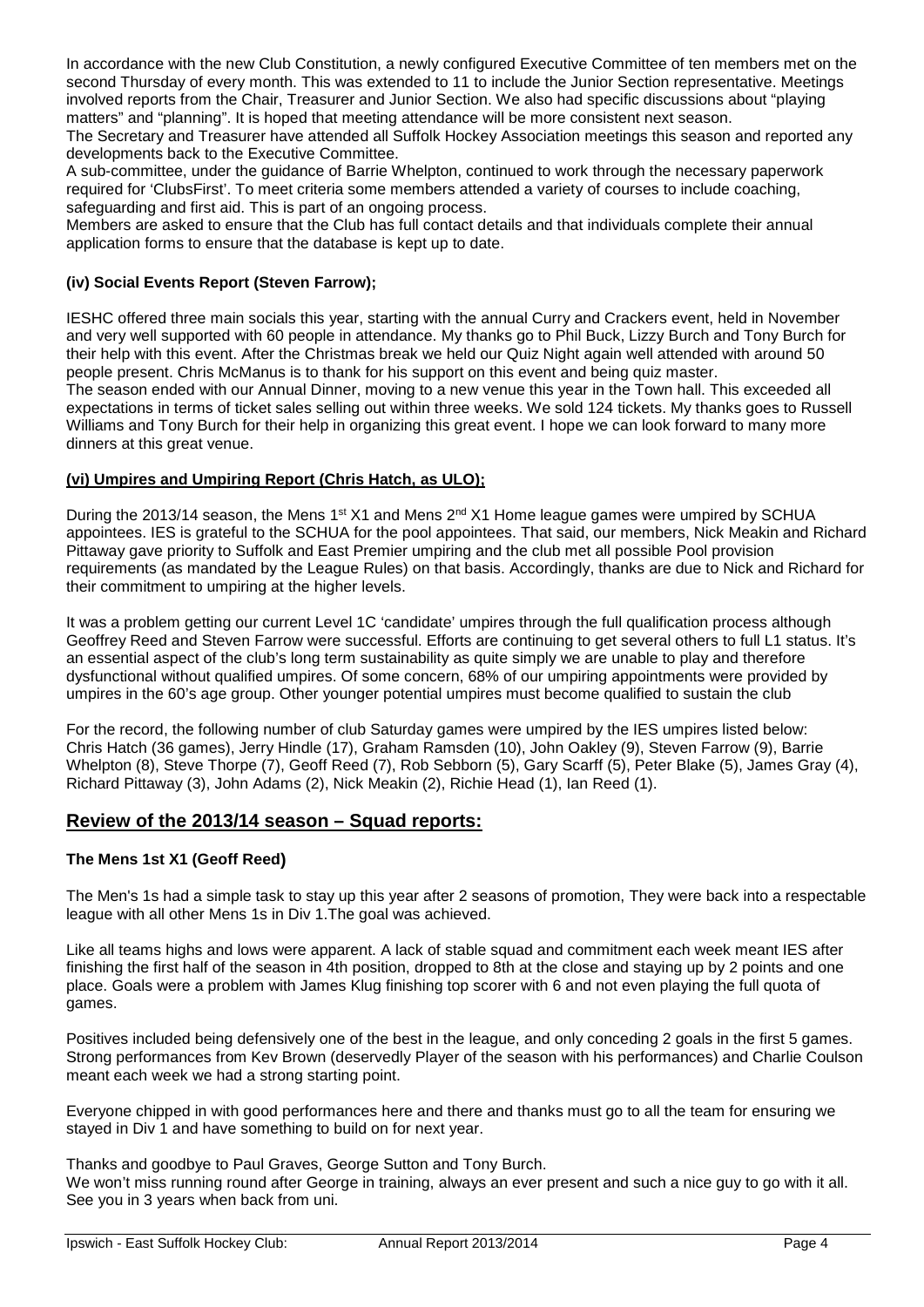Points that stick out:-

A heroic performance from Tony Burch which was almost a keeper versus Bourne in 0-0 draw, saw some saves which seemed impossible, and the game could have gone on for days without him being beaten. Paul Graves scoring a great goal, despite falling over on the floor mid-dribble and getting up to fire into bottom corner. Beating Havering at home 4-2 who eventually went up, as well as a 3-0 win over local rivals Colchester. Nick Olding's drag flick versus Colchester which was pinpoint and a vital goal similar against Upminster.

The success was the emerging talent of 2 youngsters James Gray and Alex Smith whom both held their own and got better and better each week in a tough and high standard. Both have enthusiasm, skill, ability and a great attitude to go with it all, and are a joy to have around. Both playing in 1st team aged 15 this year.

To Look forward too: The arrival of our two Aussies, Jon Gibson (Aussie national Indoor Player & South Australian senior player) and team mate Michael Boseley (South Australian u18 and Senior player) both from Woodville Hockey Club - South Australia.

Both will be a credit to the club, both on and off the pitch as they are top players and above all social and lovely lads, so as a club we will welcome them with open arms and make them feel very welcome.

# **Ladies 1st X1 (Sam Simpson)**

The season saw our Ladies 1's team competing in a new Division, 2 Central, which was created by the East League. It mixed Suffolk clubs with clubs as far as Hertford and East London. The Ladies 1's attracted some star new players, Hannah and Michelle, from our Summer League matches and together with our existing strong 1's players (who succeeded in keeping us in the East League in the previous season) we started off with gusto and enthusiasm. This was a tough season for us all and we travelled many miles to be defeated by stronger teams we had no previous experience of playing. The home games against our fellow Suffolk teams, that could have gone our way just didn't, try as we might. But, we kept our commitment levels up and we faced many games with fresh strategies and really listened to all team members' ideas and suggestions for lifting our game and finding better game plans. The result was an improving team who jelled through defeat and hard work.

# **Mens 2nd X1 (Peter Blake)**

The early news that 2 teams had dropped out of Division 3 NE was disappointing for a squad keen to attempt a repeat of last season's heroics. Although this immediately eased concerns (if there were any) about relegation it meant for a disjointed season with three long gaps including the Christmas break.

It was apparent that some minor rebuilding would be required with the loss of Chris Pittaway and David Stevens to university. One of the highlights of the season was the emergence of Alex Smith and Owen Stevens as young players of genuine promise, both of whom performed with distinction on occasions. James Gray, when free from school commitments, and latterly Donnie Archer (more of whom below) also made a handful of appearances and significant contributions. The acquisition of Owen Cook, back from university was a boon, particularly when he found his niche as an overlapping left defender. Those aside the rest of the squad were largely the same players who had gained promotion with the additions of Chris McManus in goal and Tim Best, making a welcome return to the game after an absence of several years.

Despite the expected odd changes of personnel week by week for the usual reasons the squad has remained generally stable and committed (we could have trained more). Noticeable progress was achieved in playing enjoyable constructive passing hockey without ever achieving the dizzy heights of total hockey.

Early promise of promotion gave way to reality as defeats at the hands of Dereham 2, North Walsham, UEA and Harleston 3 suggested that we were not genuine promotion contenders and so it proved. In the end a fifth place finish was probably a fair reflection of the season overall, although it has to be said that on our day we were able to crush opponents with positive passing hockey and in some cases blistering pace. The wins against Norwich Dragons and Harleston 3 stick out in the mind. The team became more resilient as the season progressed as several hard fought away victories by the odd goal attest. A winning run in culminating in a 3-2 victory at newly crowned champions Dereham showed how far we had come over the season and owed much to the brilliance of Donnie Archer in goal, whose performances in the final 3 games of the season were nothing short of exceptions. Carl Short, who gets better with age was a worthy winner of player of the season.

It has been an absolute pleasure to captain the 2s for the past 3 seasons. Thanks to all who have played and contributed. My particular thanks go to Pete Francis vice- captain, Dawn for her help on the side line , to Seb for his commitment before he was injured and willingness to share his knowledge with and encourage younger players (everyone except me) and to Gary Scarff who had an excellent season and was not only willing and able to play anywhere but also knew a short cut to everywhere.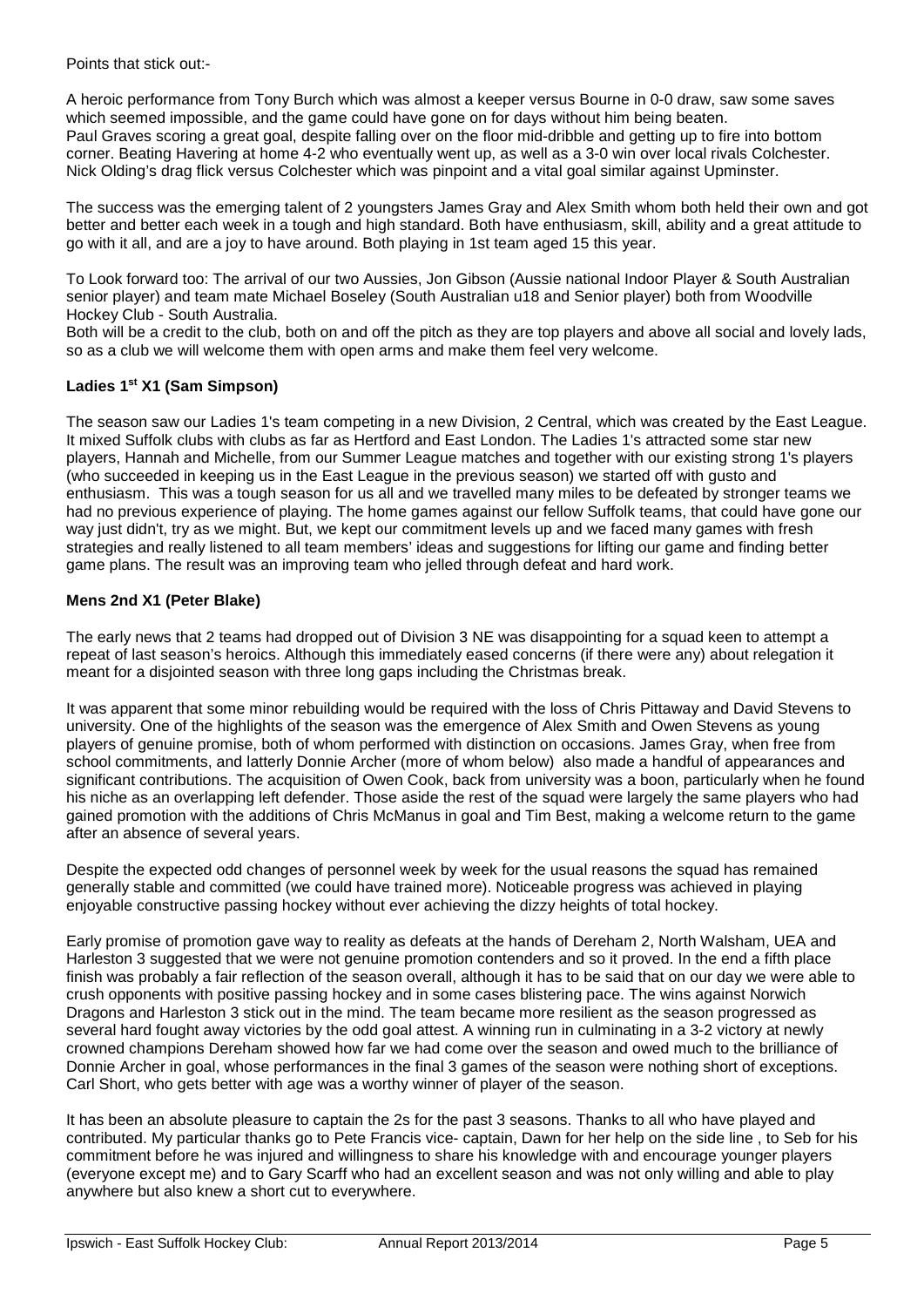# **Ladies 2nd X1 (Lizzy Burch):**

Starting this season off we knew that if we pushed ourselves we had a chance of promotion. After last season we were going out win the game and enjoy it as a team. We had are tough games which we struggled at first but as the season went on we grow from strength to strength and ended up  $2<sup>nd</sup>$  in the league which from last season we had come a long way. We had huge support this season and we had some outstanding players but the whole team deserve credit for their hard work and for everyone to tat helped along the way. Hopefully all that hard work will pay off by being promoted next season.

# **Mens 3rd X1 (Peter Elsom)**

It would be all too easy to go through the results of the season in order to give an end of season report and there is no point in reviewing the league table or analysing each match. The side finished third in the league which was an improvement on the previous season by one place and had something to play for right up until the last game of the season which perhaps demonstrates how close we came to promotion.

People will have their own opinion on what constitutes "a successful season" but if success is measured by team spirit commitment and togetherness then this was arguably the most successful season for many years for this squad of players. In the main thoroughly enjoyable and our thanks go to the management team of Messrs Whiting and Williams.

Looking back I think the season was one of two halves. The league was perhaps "split" into three definitive groups and the squad could be categorised into three groups of people. The league had the top group of 5 teams all pushing for promotion then there was a group of 4 teams that were a little inconsistent but it was all about what team they put out on the day that you played them and there was then 3 teams at the bottom that struggled. The squad could be categorised as follows:-

The Students (Dwelley, Donattello, Crane, Semnani, Elsom jnr and anyone under 21) – starting out on their hockey journey, enthusiastic, skillful and fit but perhaps lacking a little in tactics for mens hockey.

The Teachers (Lever, Gallagher, Tingey and anyone up to 35) – jealous of the students as they are not as fit as they use to be but still have the ability at this standard.

The Masters (Most of the side) – have generally been and seen it all, in the twilight of their career and jealous of the students and teachers who have more longevity.

The majority of the squad have enjoyed quite a lot of success over the last 3 or 4 seasons but it did feel as if it took a bit of time for this year's squad to settle down and this was reflected in the results during the first half of the season but the fact that at the turn of the year we were "still in the mix" is perhaps testament to the honesty of this group of players. Looking back perhaps those two awful weeks mid-October when we were comprehensively beaten by both Pelicans and Felixstowe in successive weeks galvanised the side more than we perhaps realised at the time. These were a difficult two weeks loosing so badly to two of the top teams in the league. However, the most disappointing result has to be the rather limp draw with Thetford who were relegated.

Whilst we struggled a bit for consistency in the first half of the season the same cannot be said for the second half of the season as in all bar one game we were determined and dogged and in two games positively destructive and by the end of the season we were in irresistible form.

It would be very easy to dwell on "the two games" that arguably cost us promotion in the end namely Thetford away (1-1) and Watton away (2-2) but I would prefer to keep the memory of the Dragons destruction (10-2) the passion and commitment shown against Pelicans at home (0-2) and who could ever forget 22<sup>nd</sup> March Bury at home.

It has been hugely enjoyable and the quad should be very proud of their season and assuming the majority of this squad can stay together I would expect even greater things next season but one must not be complacent and with home games being played at Rushmere next season we will become the club/team everyone wants to beat.

Finally whist I recognise that it is a team effort three people deserve to get singled out for special praise:

Toby Lever – deservedly won player of the year and was the engine room in midfield. Added dimension to his game this season was his goals.

"Badger" Page – quiet and unassuming but carried out his defensive duties without fuss and was not "intimidated" in any way.

Cameron Dwelley – it is not easy being "the new youngster" and in many cases "the only youngster" however he deserves special mention for lasting and putting up with us and will I am sure benefit from the experience.

### **Ladies 3rd X1 (Leanne Ling)**

As this was a new ladies team I am not sure there was much expectation of great things from the 3rds but with the arrival of some very talented and keen young ladies and a core of older but still keen and enthusiastic members of last years seconds the team did very well. Finishing above some of the other new teams in the league and winning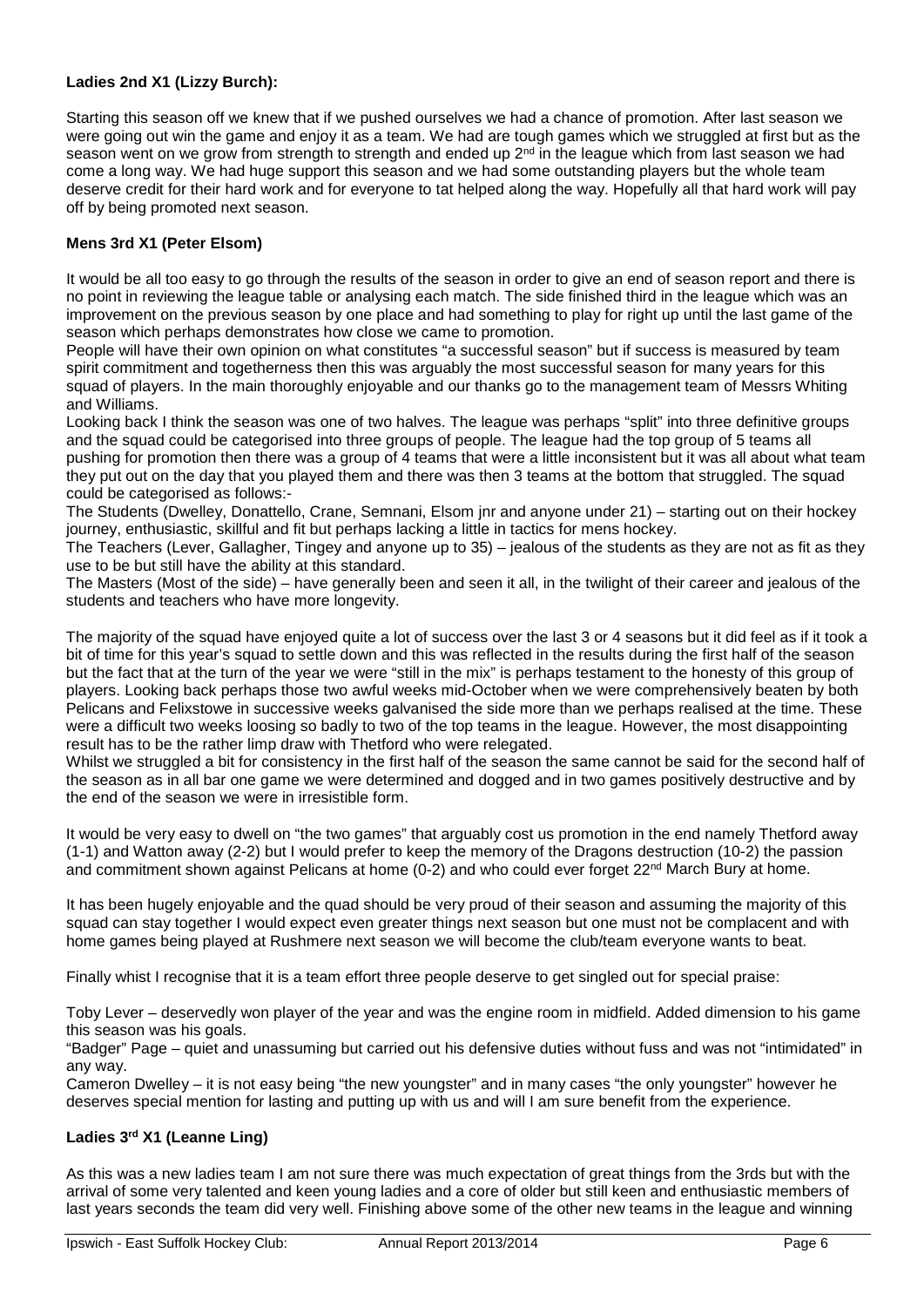some games against the teams of equal ability, although getting thrashed by some of the more established teams. We didn't start very well against our own seconds but built in confidence after winning 4-0 against Felixstowe 3rd. It was a very good start to the season with a committed turnout to training and games by all of the players, showing how much the girls like to play hockey. This dedication and commitment stayed right up to the end of the season with a friendly away at Bury ending up with 13 players to choose from and a 2-1 win. The improvement in the team really started to show as the team got to know each other and all games ended with a sense of pride and achievement, as well as comments from the opponents that we were a friendly team to play against. Apart from the extra practice at defensive short corners the skills of the team have improved massively and special mention goes to consistent goal scorers Emily Backhouse, Megan Claxton, Stacey East, Lucy Robinson and Holly Knox. With some brilliant saves from Tori Hazelwood as a new goalkeeper, and Kat Howard, Liz Mutimer, Julie Crane and Debbie Archer as our solid defence.

# **Mens 4th X1 (James Willing)**

A new season, a fresh start, old heads and young legs. An inspirational young captain was to take his place on the big stage with the support of the old boy – Stu Thornton. The start of the season saw the introduction of previous members trying to rekindle the early days of their careers. Tim Best rejoined to be a rock at the heart of the defence; Danny Mayhew decided he fancied another go at being the instrumental figure alongside the inexperienced captain. Tom Britton even wanted to test his skills at the toughest of levels rather than having a go at the 1<sup>st</sup> XI again.

In a pre season with two cancellations and a damaging 3-1 loss to Colchester, things were off to a bad start. Those summer beach bodies weren't as trim and fit as first expected! However, the first game of the season saw our credentials handed a real boost with a 7-0 thrashing of Dereham. Stu Thornton found his goal scoring form straight away. That had been a prominent feature of the prior season. Danny Mayhew proved his worth offering the kind of support that David Beckham would have been proud of.

This form continued as the Mens 4s racked up 3 more wins and only conceding two. League dominance was on the cards with Kian Semnani showing his Ipswich School Boy talents with some fun running and scoring. Tom Britton also provided some much needed experience. However, the season defining moment came against the other form team. Pelicans had been unbeaten in their first 4 games, however conceding more and scoring less to leave them behind the 4s on goal difference. With our first meeting against them on the hallowed turf of Rushmere, the scene was set for a match of dominance. 2-0 up in 15 minutes and cruising. Things took a turn for the worse and quickly the result was a disappointing 3-3 draw.

The tone was set for the rest of the season with a damaging 4-2 loss to Sudbury away from home. There was movement of players with the loss of Tim Best to the 2s and Colin Sneddon deciding his time was done for that season. From what was a promising season came a disappointing end as the Mens 4s finished in 8<sup>th</sup>. However, there were gains from the season that weren't promotion defined. The development in the confidence of the younger players such as Matt Crane and Ollie Mills could prove to be a real success story for the forthcoming season. Matt Crane went from strength to strength while Ollie Mills showed his worth at right back with some very promising performances. Matt Hearnden was a huge success taking the step up form mens 5s to hold down a spot in the heart of defence week in week out. Let's not forget the captain either who couldn't be praised more for his desire (albeit self-evaluated). The team most definitely agree that he was the biggest success. Our praise goes to Dan Fairburn who seems as if his time is up at IESHC as he moves onto pastures new, he was a true success. Coming to a club with endless goalkeepers, to step up and be more than capable, he showed his worth by gaining points through some truly magnificent saves. My praise goes to every member that played under me this season and I could not have asked for a better squad to begin my development as a captain under.

#### **Mens 5th X1 (Editor's report)**

The Mens 5ths, under the leadership of Ian Reed and Barrie Whelpton, achieved a good level of success on the field and continued to support the social side of the club off the field. A final Div 7NE placing of  $6<sup>th</sup>$  (of 10 teams), winning 8 of the 18 games and achieving a positive goal difference, amounted to the best playing record since we were able to once again field a 5<sup>th</sup> team. As usual, a team at this level was very much about bringing youngsters in whilst continuing to offer competitive playing opportunities to our most senior (in age) members.

#### **Mixed X1 (Editor's Report)**

The club entered a team in the newly formed Suffolk Mixed League which provided a number of games on Sundays during the regular season. It must be acknowledged that the results were not especially good but the games provided a lot of opportunity for some of our Lady players especially to play in a high-paced competition and show their commitment to the club's wider objectives.

We also continued to play some informal Mixed friendlies at Framlingham College on mid-week evenings, again providing additional playing opportunities for our members.